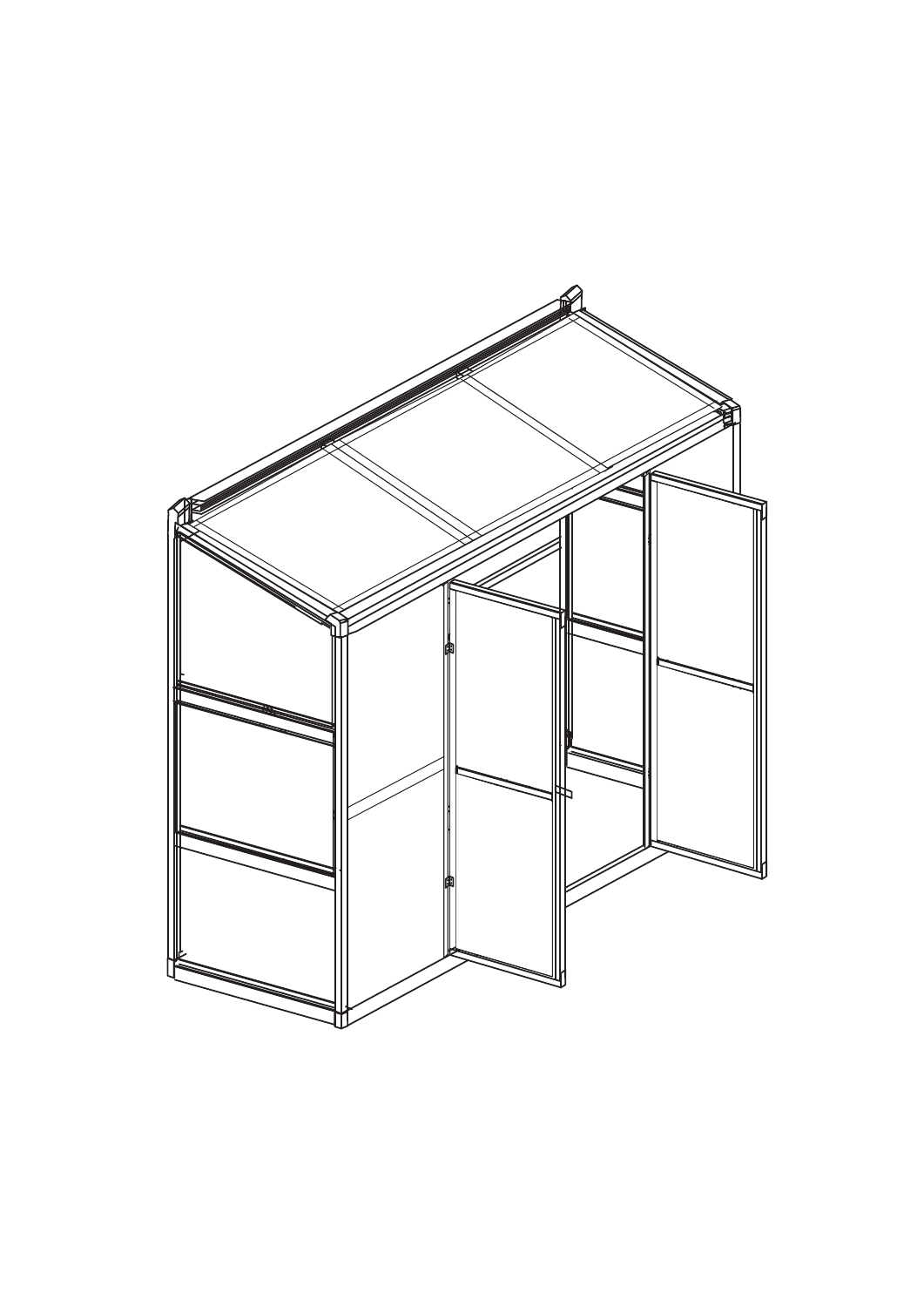| No.                       | Picture | Qty.           | Size  | No.           | Picture | Qty.                    | Size  |
|---------------------------|---------|----------------|-------|---------------|---------|-------------------------|-------|
| $1A$                      |         | $\mathbf 1$    | 122.5 | $6\mathsf{B}$ |         | $\boldsymbol{2}$        | 52.7  |
| $1B$                      |         | $\mathbf 1$    | 122.5 | $7A$          |         | $\mathbf 1$             | 122.5 |
| $2A$                      |         | $\mathbf 1$    | 122.5 | $7\mathsf{B}$ |         | $\mathbf{1}$            | 122.5 |
| $2\mathsf{B}$             |         | $\mathbf{1}$   | 122.5 | 8A            |         | $\mathbf{1}$            | 122.5 |
| $\ensuremath{\mathsf{3}}$ |         | $\overline{2}$ | 46.8  | $8\mathsf{B}$ |         | $\mathbf{1}$            | 122.5 |
| $4\mathsf{A}$             |         | $\mathbf 1$    | 153   | $9A$          |         | $\mathbf{1}$            | 153   |
| $4\mathsf{B}$             |         | $\mathbf 1$    | 153   | 9B            |         | 1                       | 153   |
| $5A$                      |         | $\mathbf{1}$   | 181.2 | 10A           |         | $\mathbf{1}$            | 122.5 |
| $5\mathsf{B}$             |         | $\mathbf{1}$   | 181.2 | 10B           |         | $\mathbf{1}$            | 122.5 |
| $6A$                      |         | $\overline{2}$ | 52.7  | 11            |         | $\overline{\mathbf{4}}$ | 46.8  |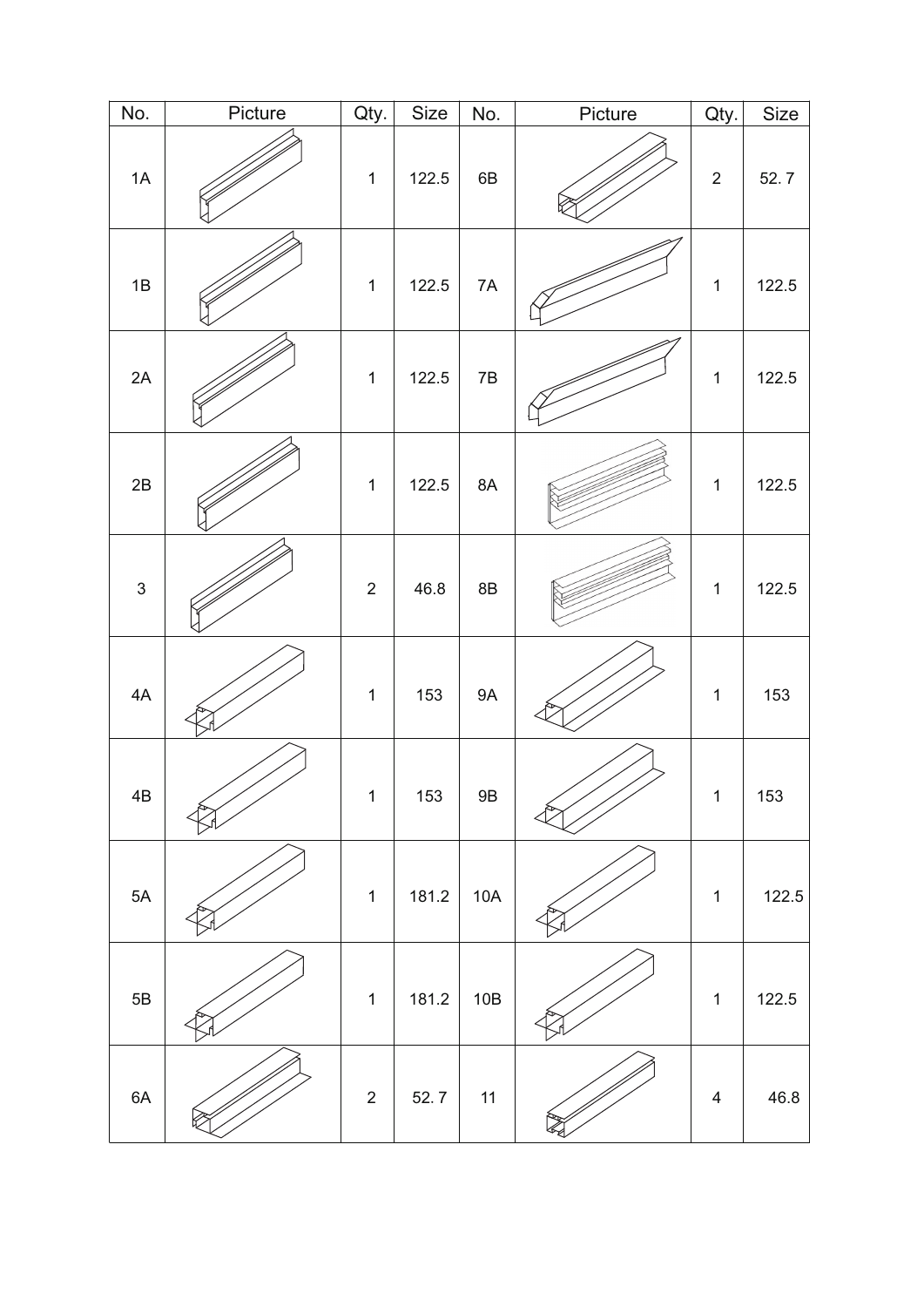| $\overline{No.}$ | Picture | Qty.           | <b>Size</b> | No.    | Picture | Qty.           | Size |
|------------------|---------|----------------|-------------|--------|---------|----------------|------|
| 12               |         | $\overline{2}$ | 58.7        | $18\,$ |         | $\overline{4}$ | 54.2 |
| 13               |         | $\overline{c}$ | 54.3        | $19$   |         | $\mathbf 2$    | 54.2 |
| 14               |         | $\sqrt{2}$     | 146         |        |         |                |      |
| $15\,$           |         | $\overline{2}$ | 146         |        |         |                |      |
| 16               |         | $\mathbf{1}$   | 146         |        |         |                |      |
| 17               |         | $\mathbf{1}$   | 146         |        |         |                |      |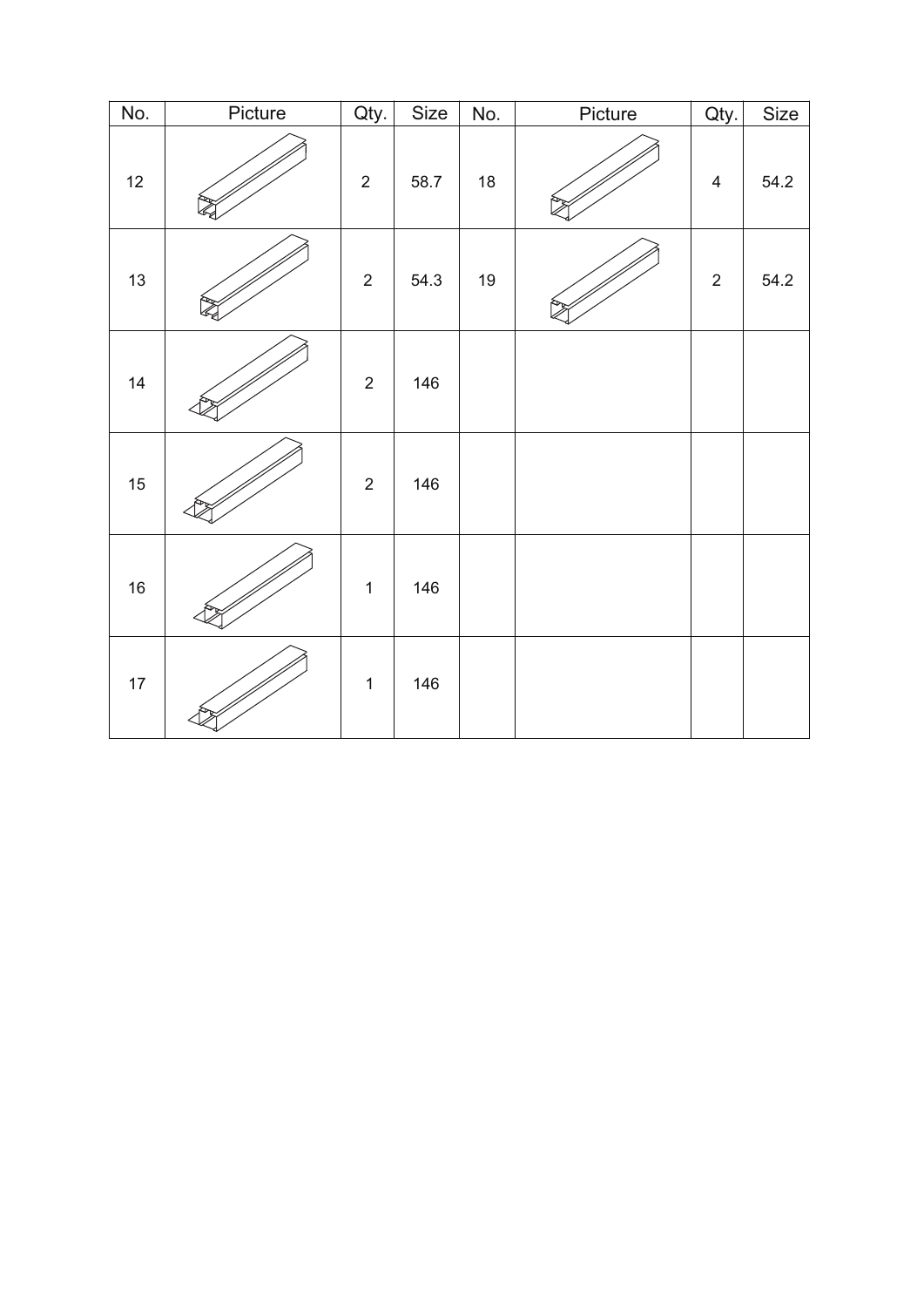## Plastic Parts:

| No. | Picture | Qty. | Size | No. | Picture | Qty. | Size |
|-----|---------|------|------|-----|---------|------|------|
| 32  |         | 4    |      | 34A |         | 1    |      |
| 33A |         | 1    |      | 34B |         | 1    |      |
| 33B |         | 1    |      |     |         |      |      |

## Hardware:

| No. | Picture                           | Qty.            | <b>Size</b> | No. | Picture       | Qty. | Size  |
|-----|-----------------------------------|-----------------|-------------|-----|---------------|------|-------|
| 42  | <b>THE REAL</b><br>Ő              | 48              | M6*12       | 44  |               | 4    | M6*26 |
| 41  | <b>TIMERIAL</b>                   | $6\phantom{1}6$ | M6*9        | 47  |               | 4    | 100   |
| 43  | $\mathbb{R}$<br>$\leftrightarrow$ | $\overline{2}$  | M4*8        |     | a Martin Card |      |       |

## Twin PC Board:

| No.                     | Picture | Qty.           | Size          | No. | Picture  | Qty.           | Size      |
|-------------------------|---------|----------------|---------------|-----|----------|----------------|-----------|
| $\overline{\mathsf{A}}$ |         | $\overline{4}$ | 76.4*60.2     | D   |          | $\overline{4}$ | 55.7*73.4 |
| $\sf B$                 |         | $\overline{4}$ | $ 58.5*48.5 $ | Е   | window \ | 3              | 55*82.4   |
| $\mathsf{C}$            |         | 2              | 63*48.5       |     |          |                |           |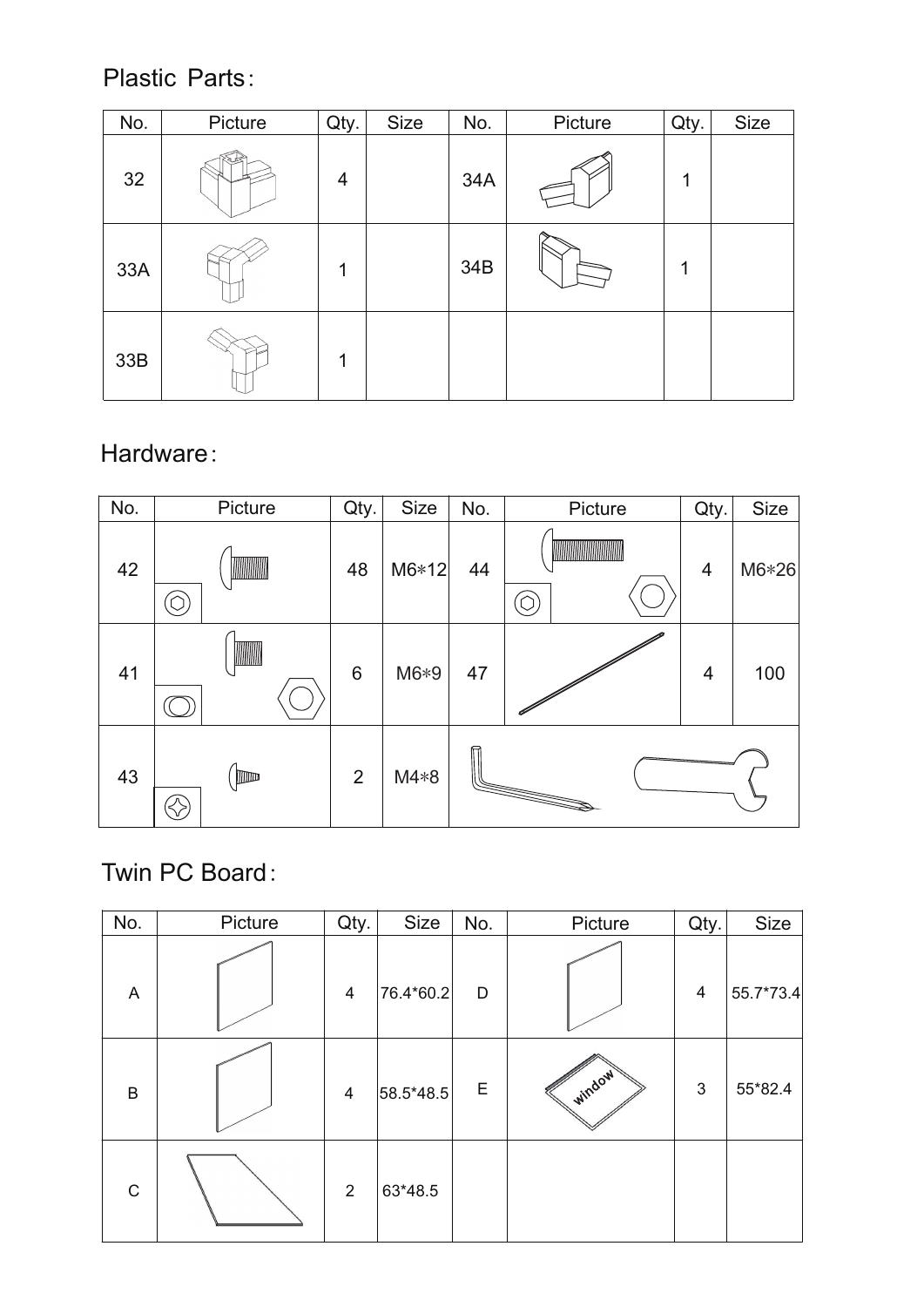

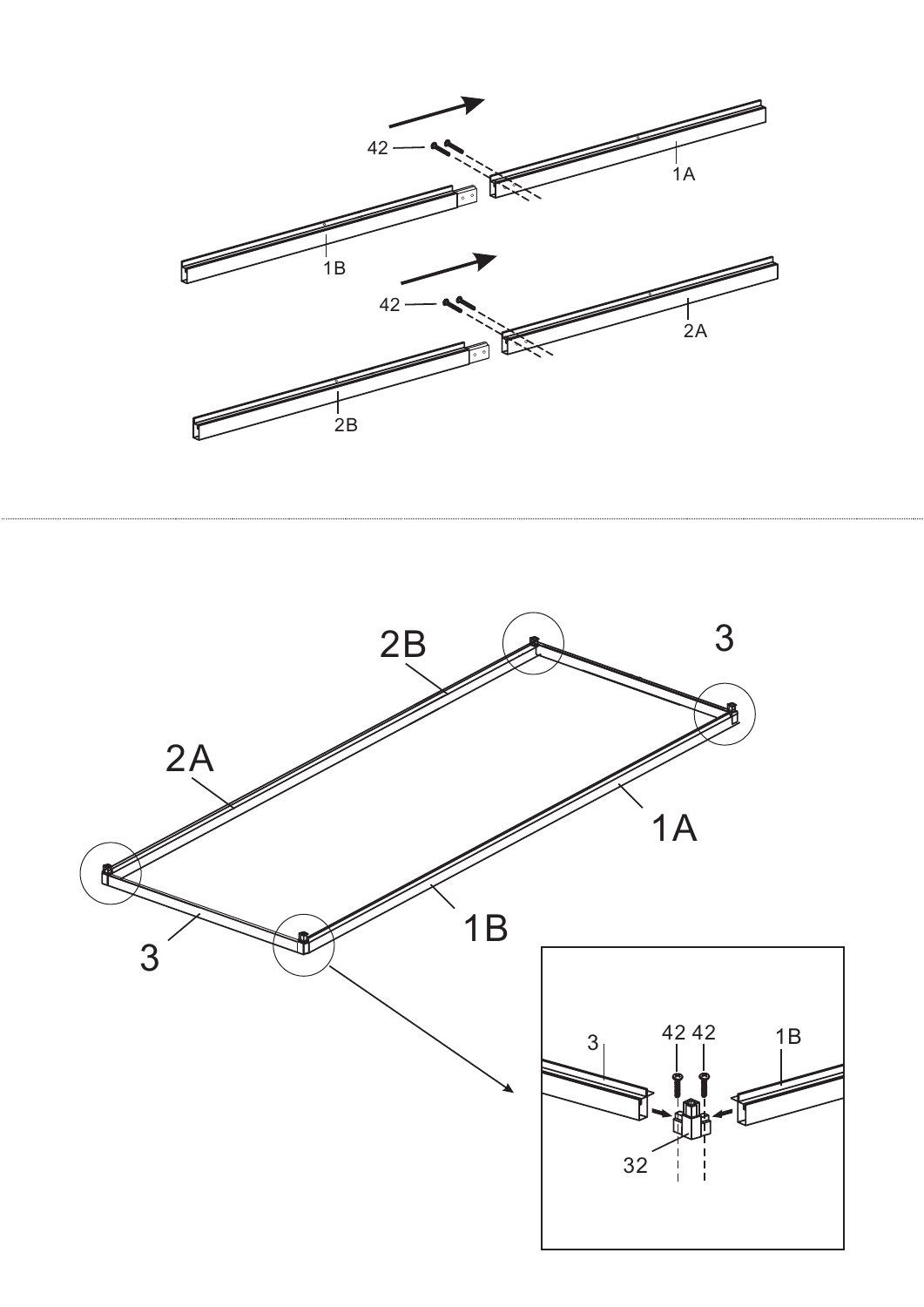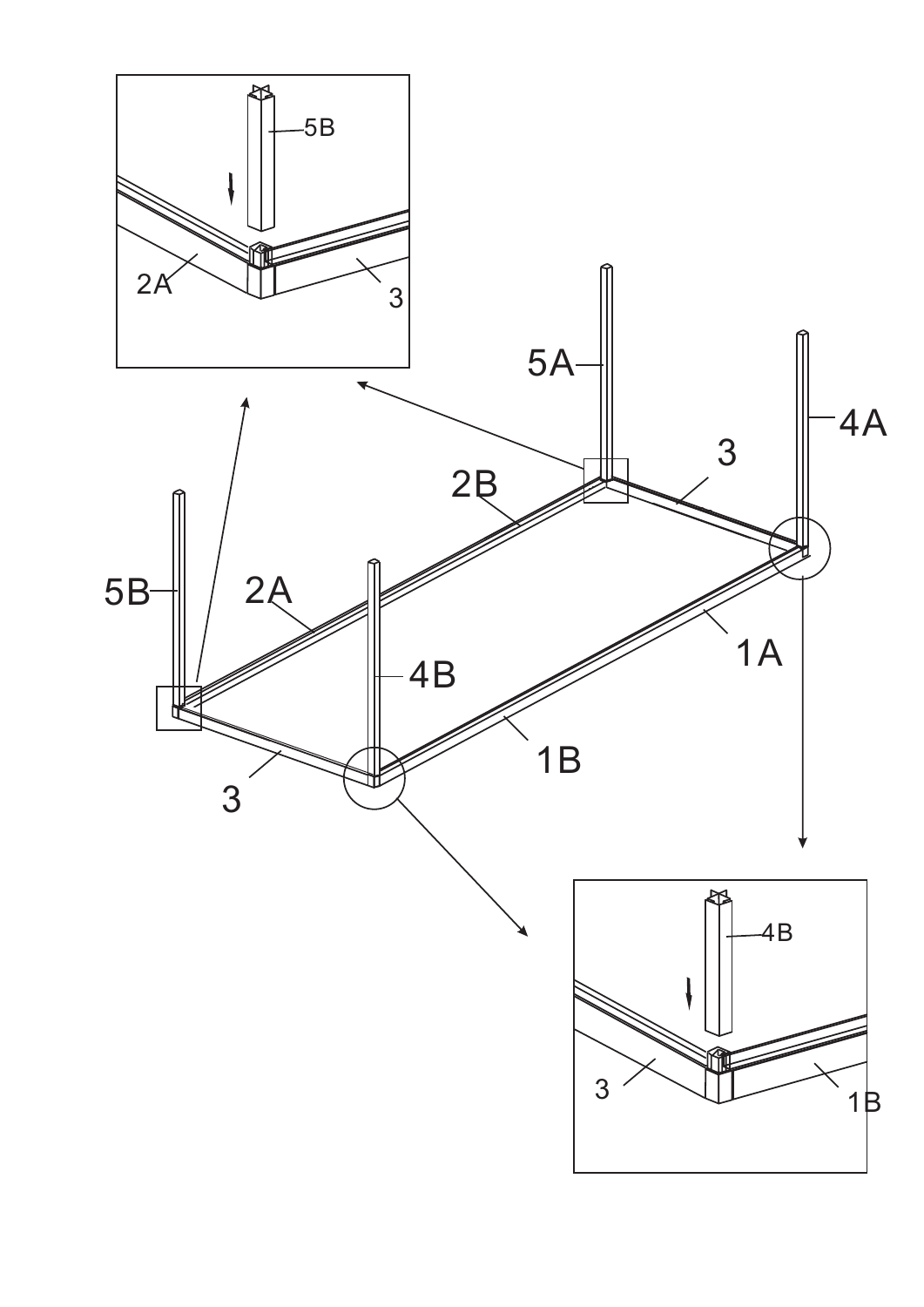

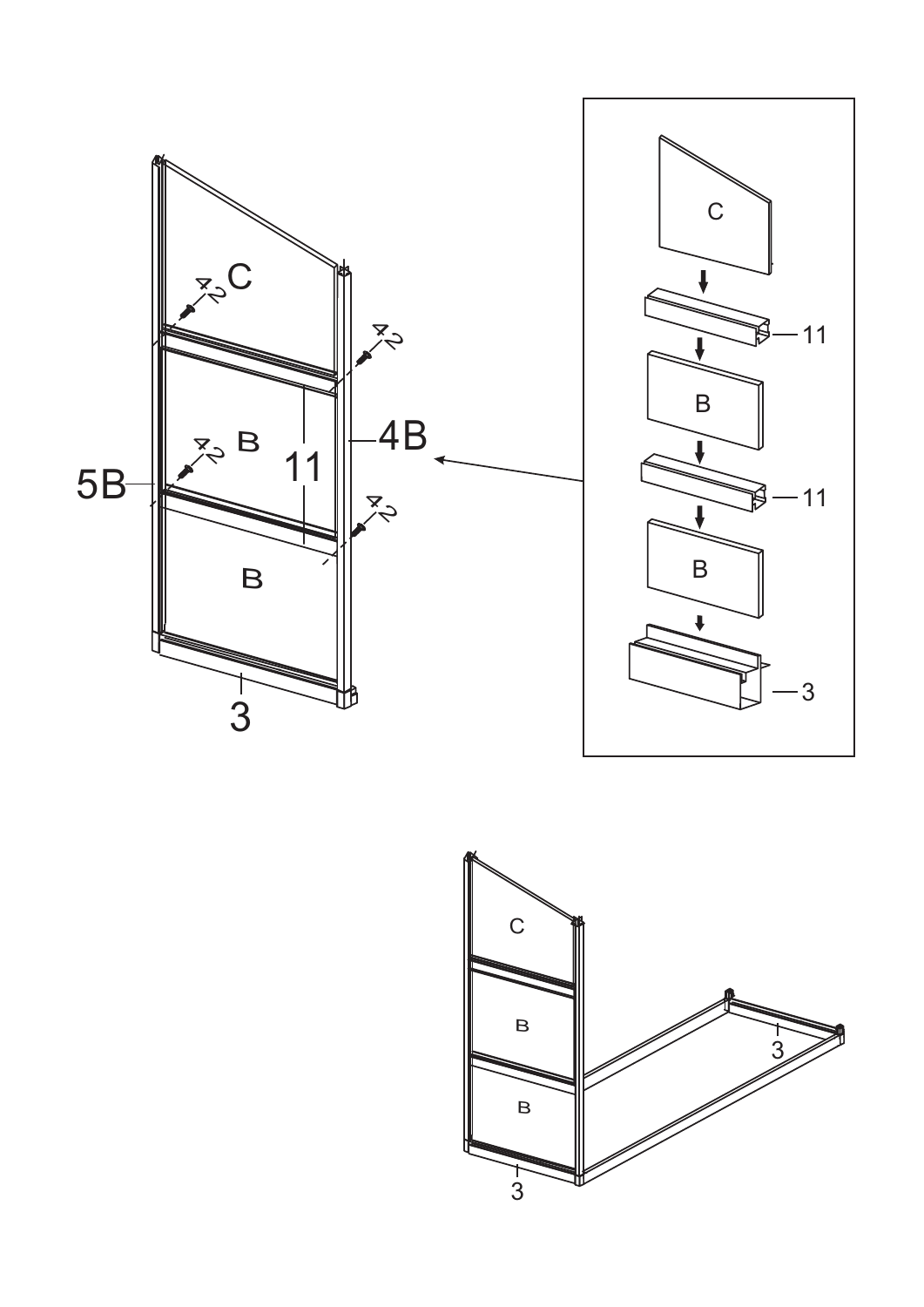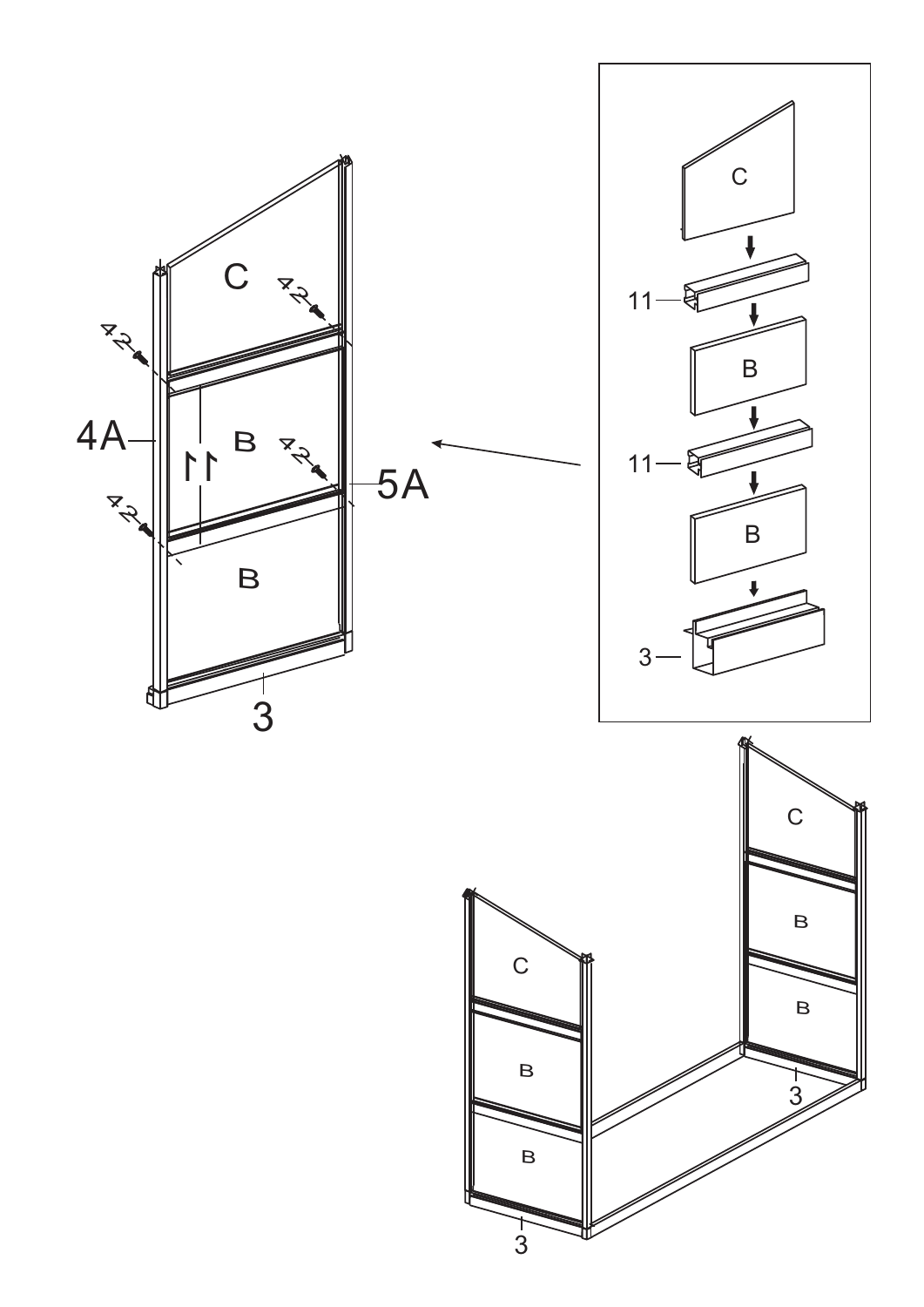

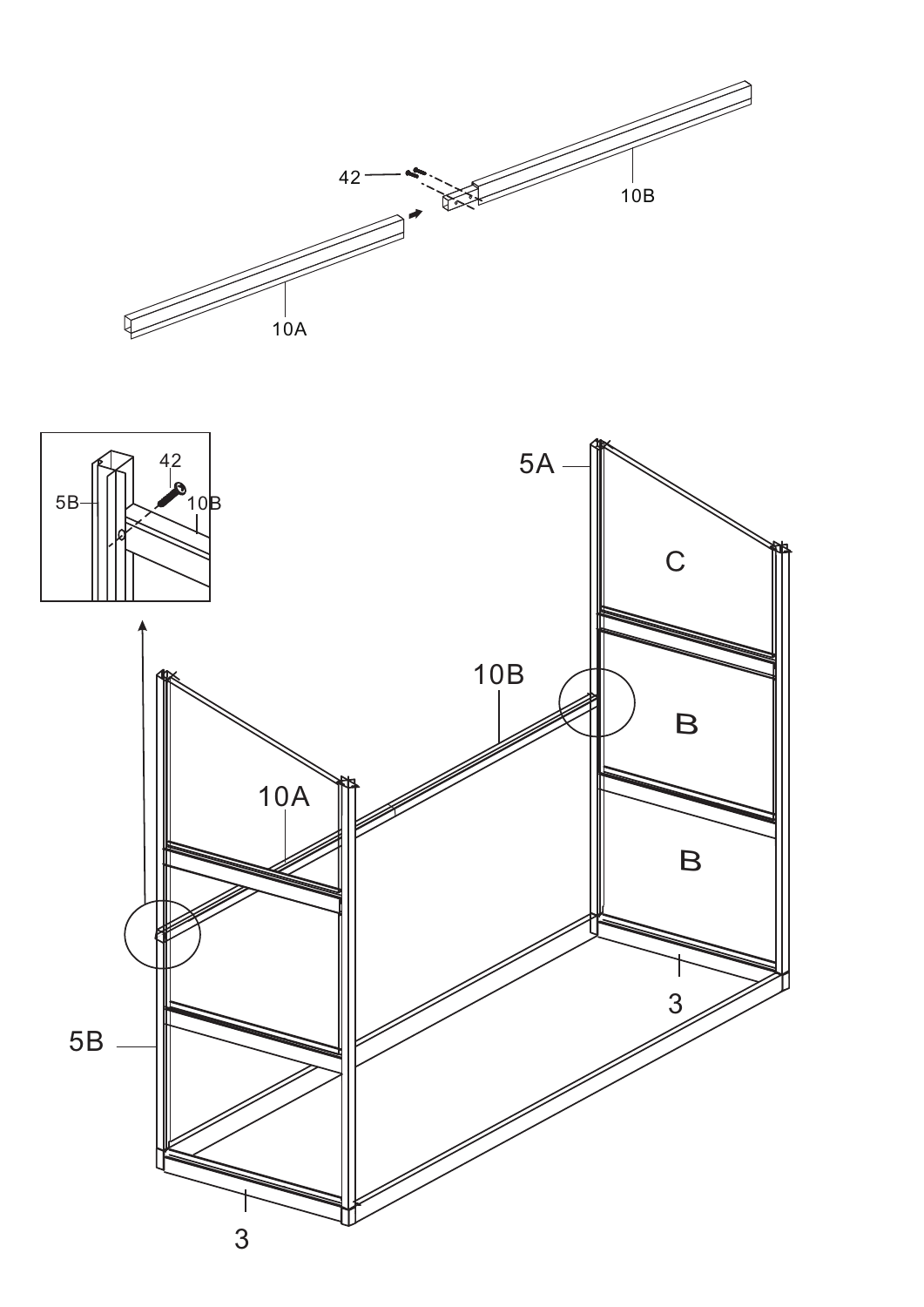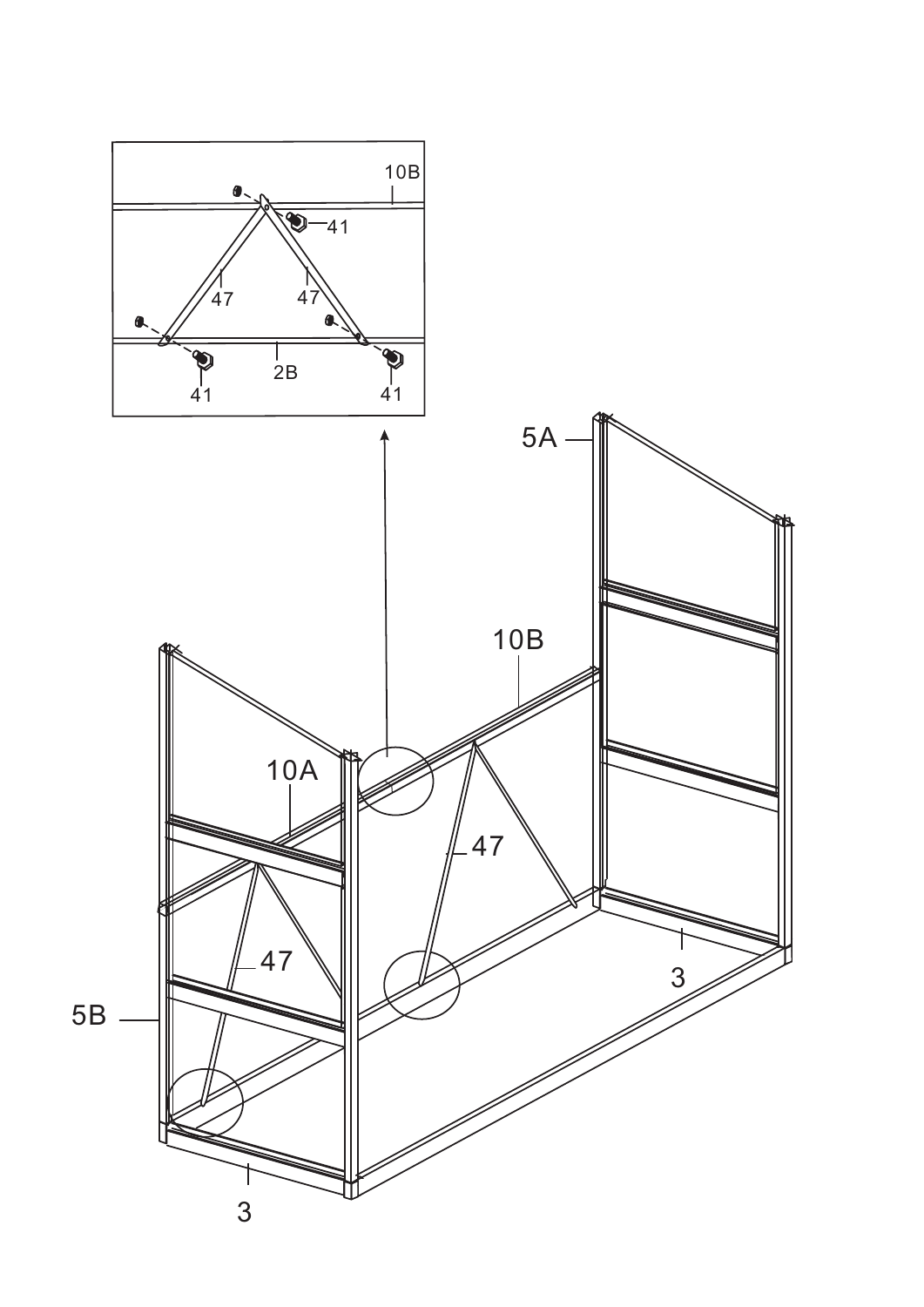



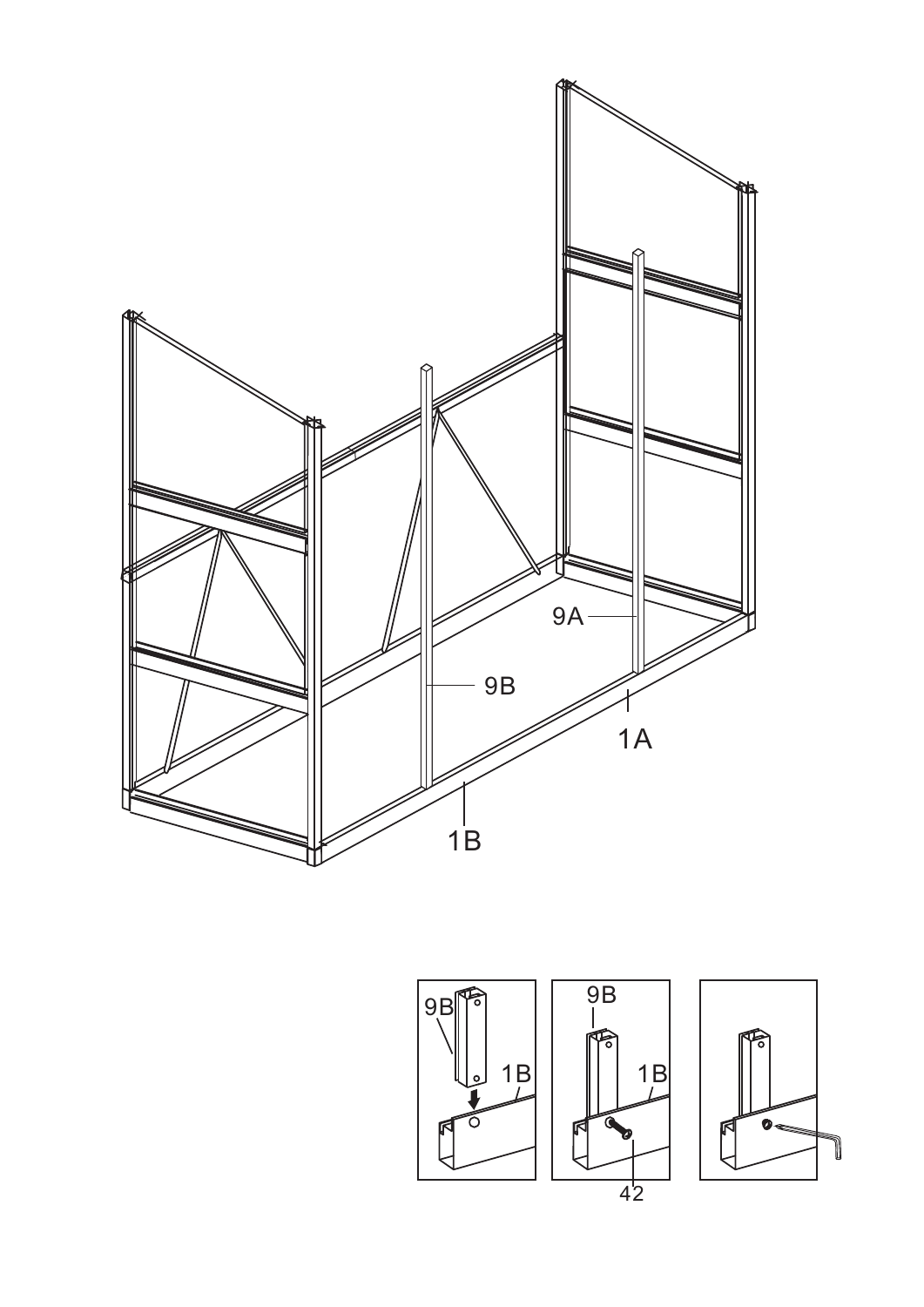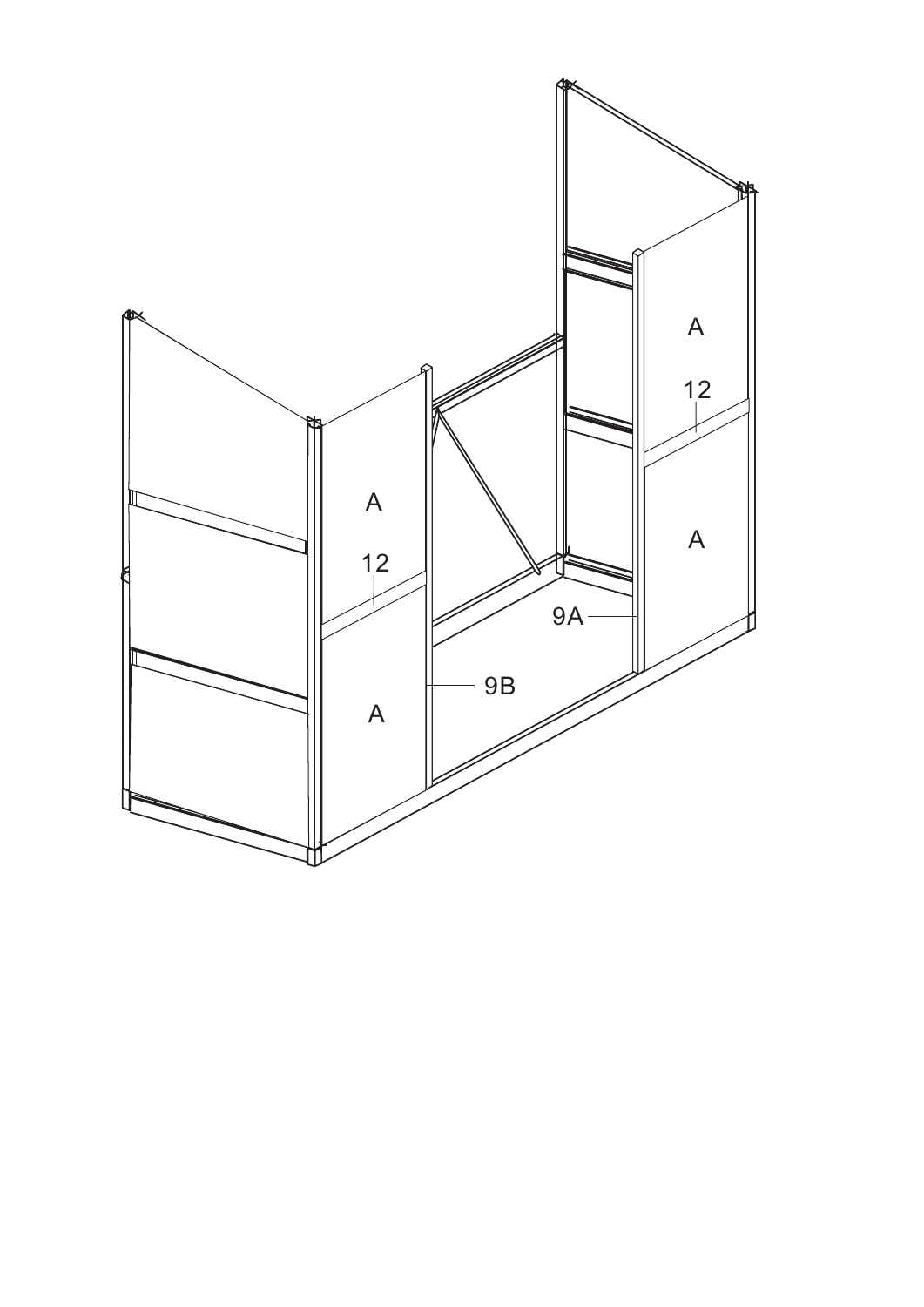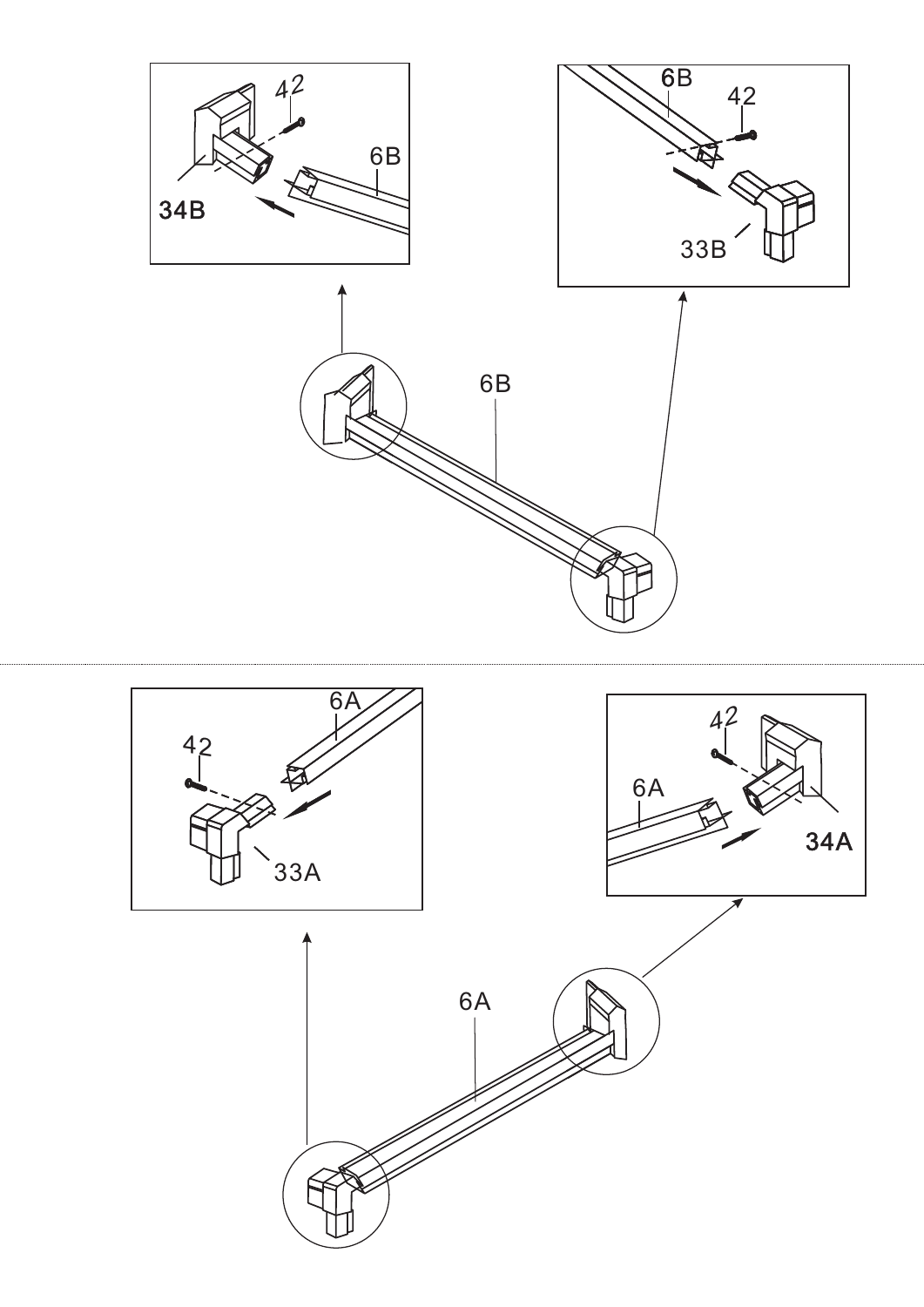

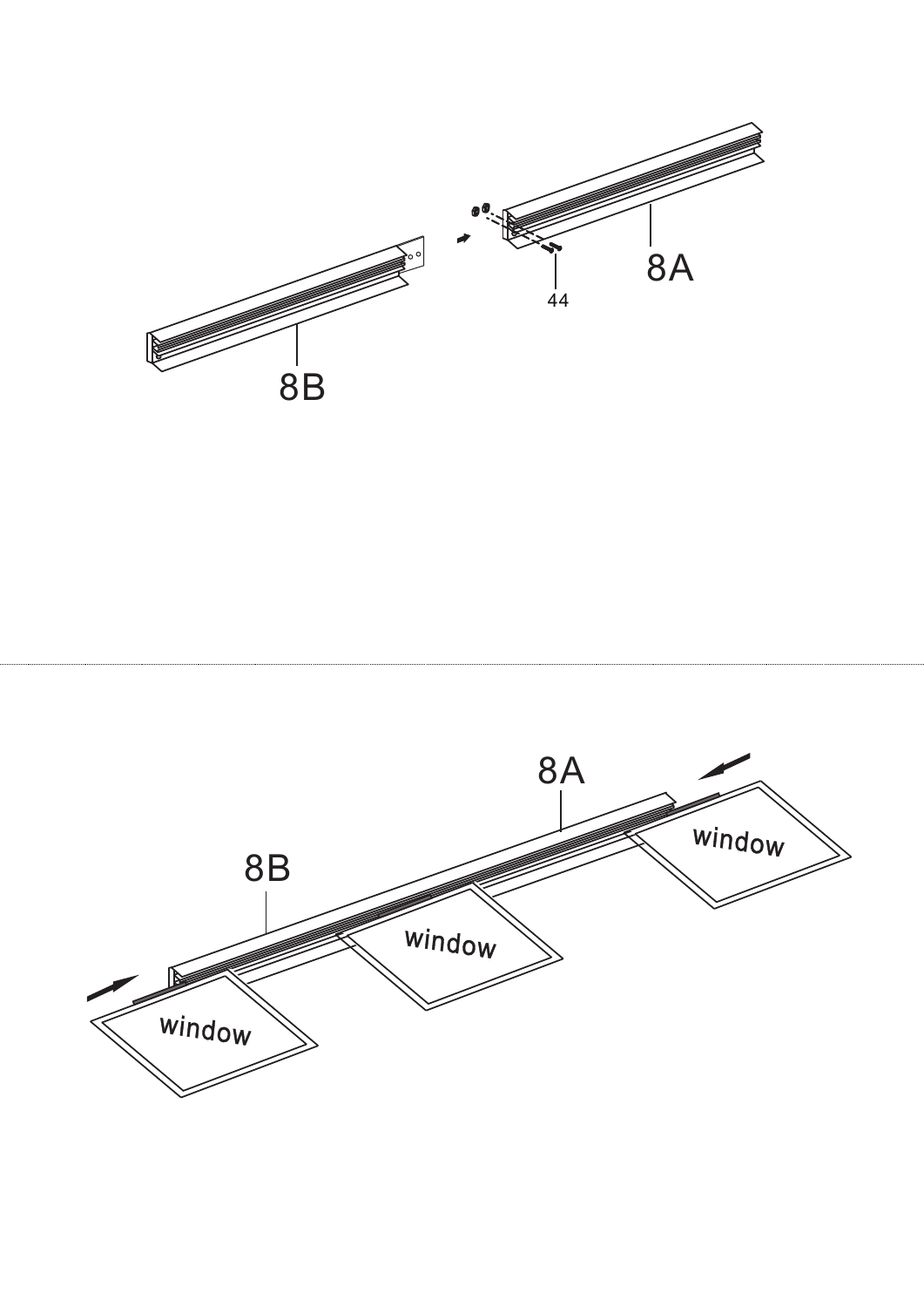

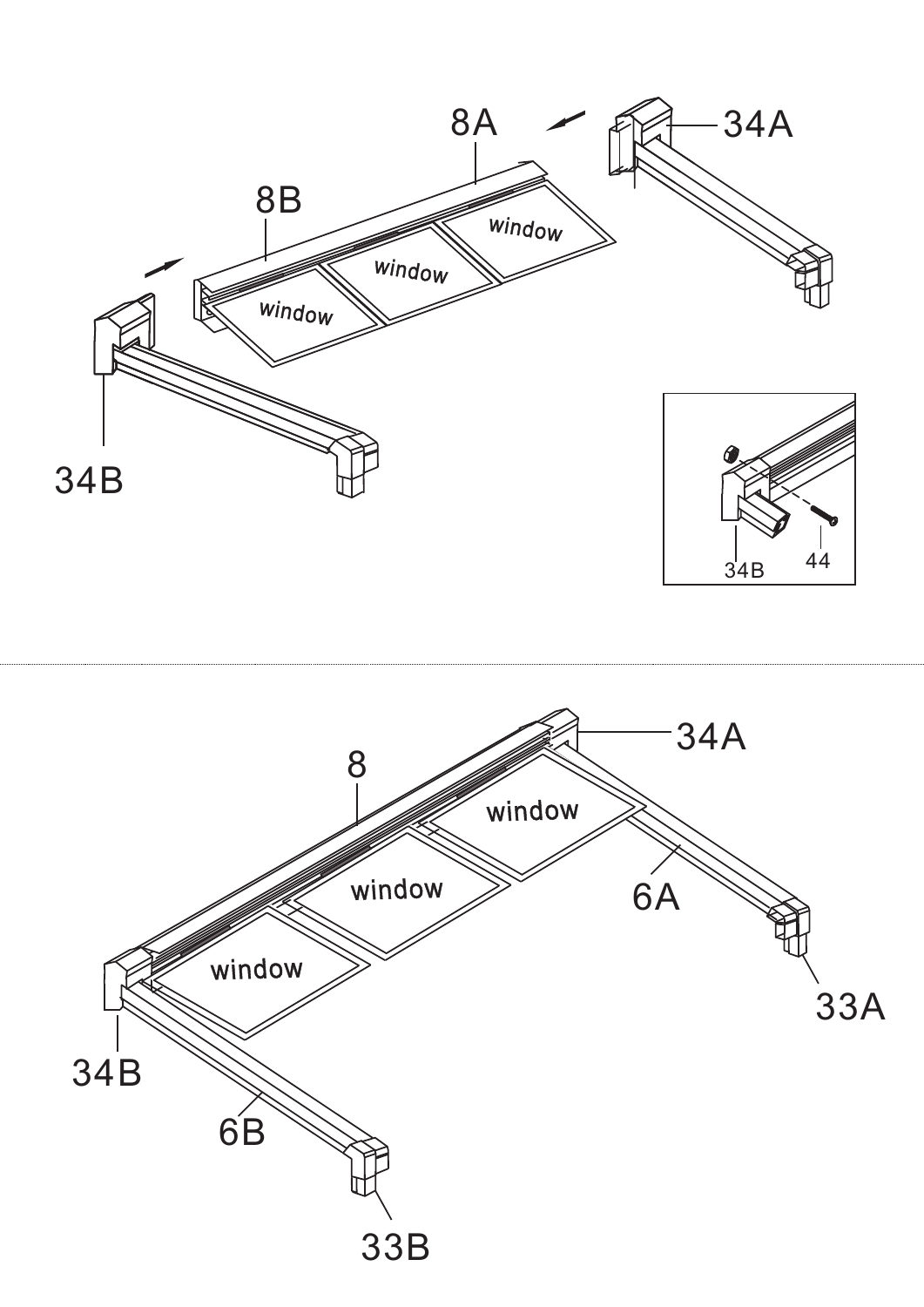

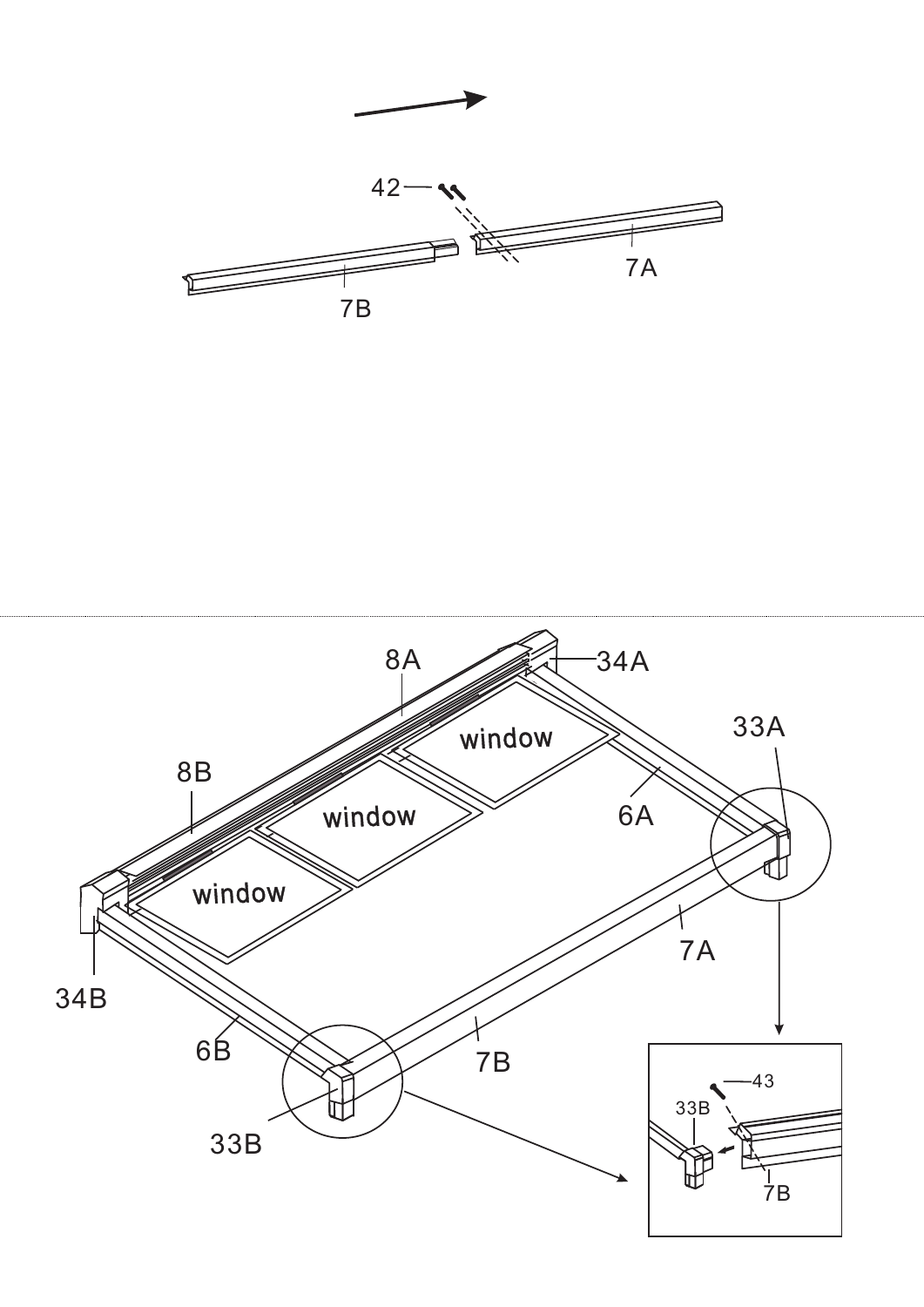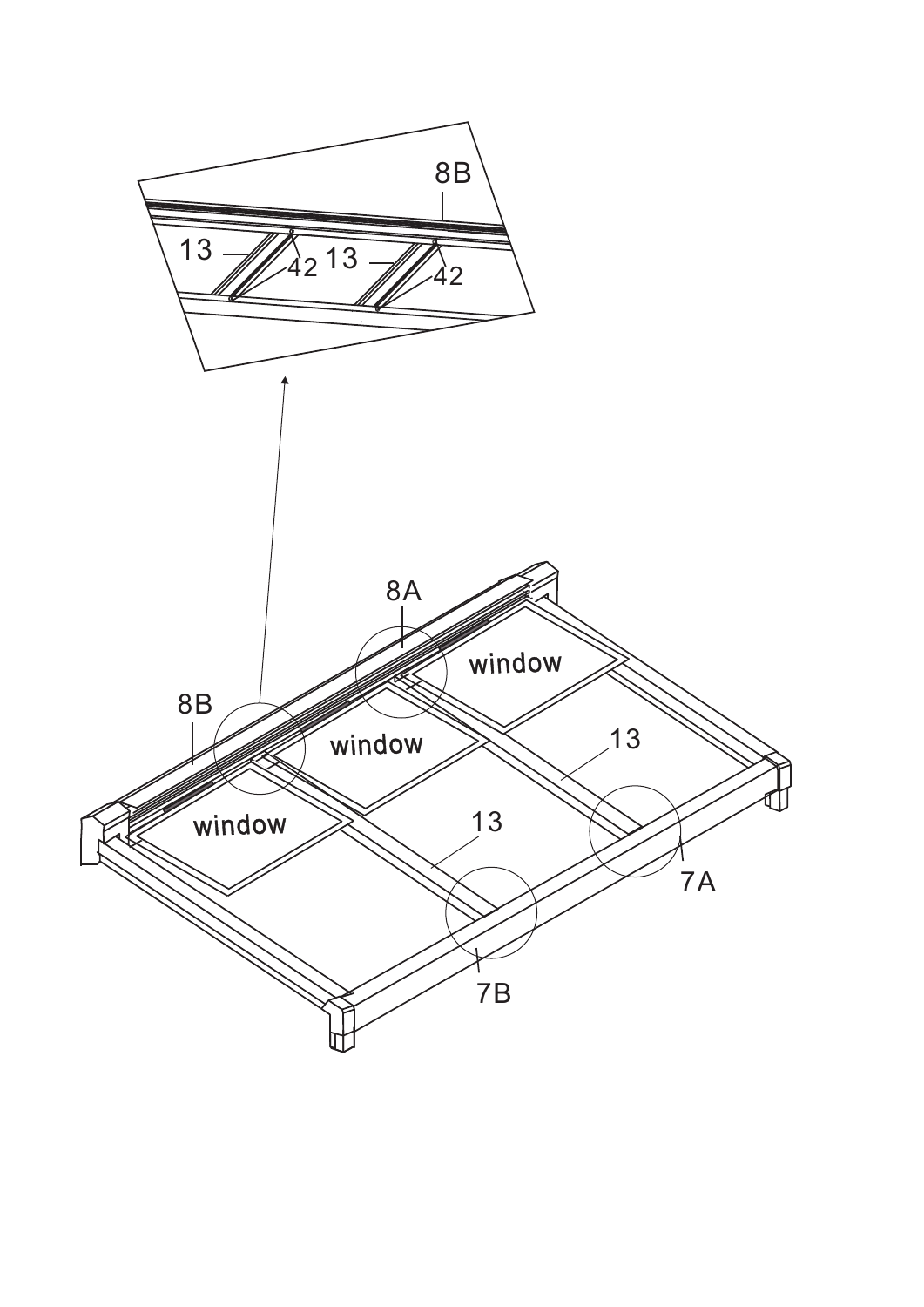